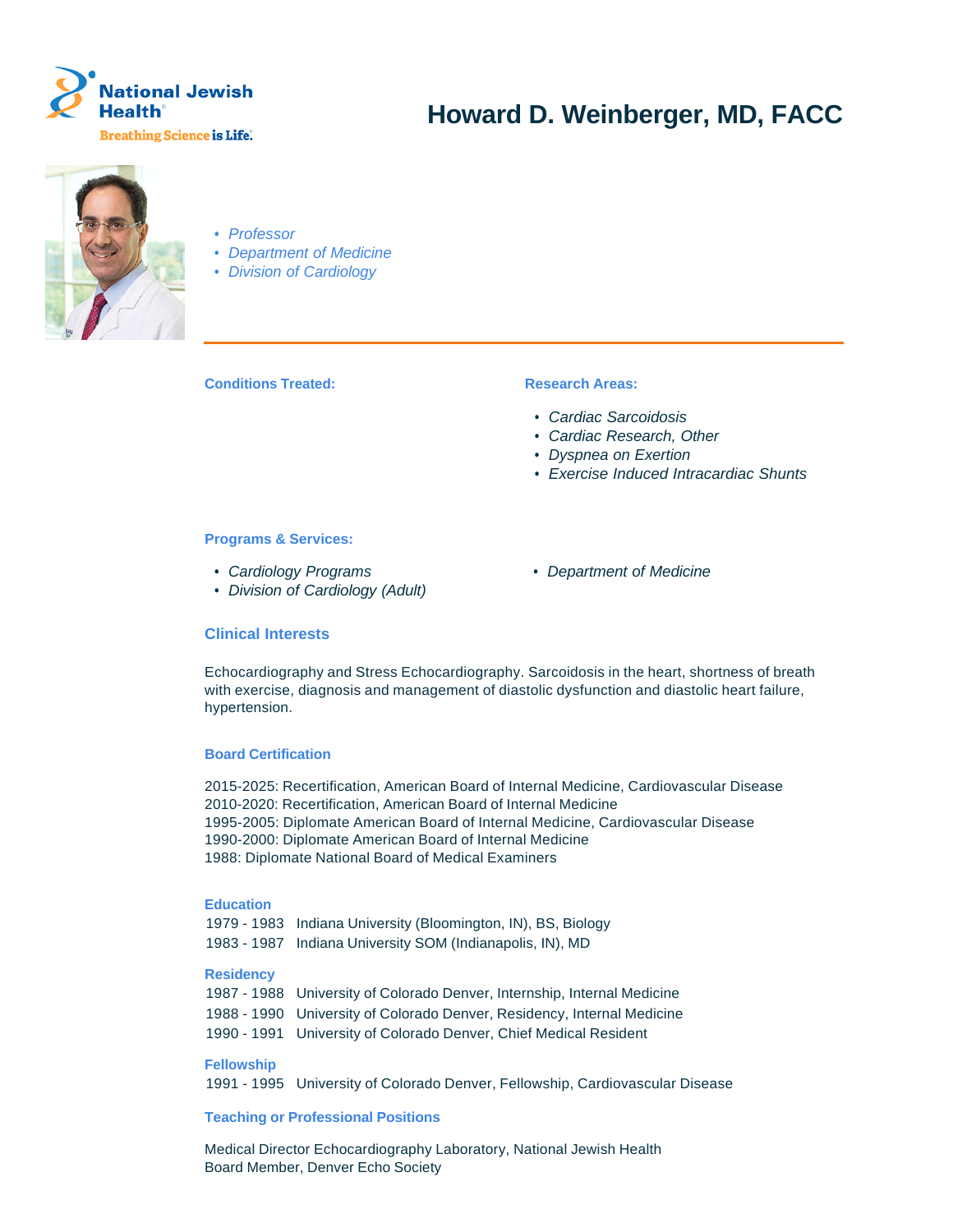7/2004-6/2007: Director, Cardiology Fellowship Training Program, University of Colorado Denver 5/2005-6/2007: Director, Clinical Research Echocardiography Imaging Core, University of Colorado Denver 7/1995-6/2007: Program Director, Cardiology Grand Rounds, University of Colorado Denver 4/1999-4/2004: Director, Research Echocardiography Imaging Core, University of Colorado Denver

Lecturer, Cardiovascular Pathophysiology, University of Colorado Denver School of Medicine

### **Affiliations with the University of Colorado Denver**

Professor of Clinical Practice, Department of Medicine, University of Colorado Denver

### **Professional Memberships**

Fellow, American College of Cardiology Member, American Society of Echocardiography Member, American Heart Association – Basic Science Council Fellow, American College of Physicians – American Society of Internal Medicine Member, American Medical Association

### **Awards & Recognition**

2013 and 2015: America's Top Doctors, Castle Connolly Medical, Ltd. 2008: Internal Medicine Clinician of the Year Award, National Jewish Health 2008: 5280 Magazine Top Docs in Cardiology 1994-95: Outstanding Research Fellow, Division of Cardiology, University of Colorado Denver Genentech/American College of Cardiology/American Heart Association Cardiovascular Meeting Grant: 44th Annual Scientific Session, American College of Cardiology 1/1993-12/1994: Bugher Physician-Scientist Training Fellowship Grant (AHA) 1987: K. K. Chen Department of Pharmacology Research Award, Senior Medical Student 1982-83: Mortar Board 1979-83: Arthur Metz Distinguished Scholarship

# **Publications**

Fenster BE, Holm KE, Weinberger HD, Moreau KL, Meschede K, Crapo JD, Make BJ, Bowler R, Wamboldt FS, Hoth KF. Right ventricular diastolic function and exercise capacity in COPD. Respir Med.109(10):1287-92, 2015.

Fenster BE, Curran-Everett D, Freeman AM, Weinberger HD, Kern Buckner J, Carroll JD. Saline contrast echocardiography for the detection of patent foramen ovale in hypoxia: a validation study using intracardiac echocardiography. Echocardiography 31(4):420-72013, 2014.

Freeman AM, Curran-Everett D, Weinberger HD, Fenster BE, Buckner JK, Gottschall EB, Sauer WH, Maier LA, Hamzeh NY.Predictors of cardiac sarcoidosis using commonly available cardiac studies. Am J Cardiol.112(2):280-5, 2013.

Freeman AM, Fenster BE, Weinberger HD, Buckner JK, Lynch D.Hypoxia caused by persistent left superior vena cava connecting to the left atrium a rare clinical entity. Tex Heart Inst J.39(5):662-4, 2012.

Fenster BE, Freeman AM, Weinberger HD, Buckner JK.Recurrent transient mid-ventricular ballooning.Int J Cardiol. 152(2):e35-6, 2011.

**Doctor's Contact Information** Office: 877.225.5654

**Locations**